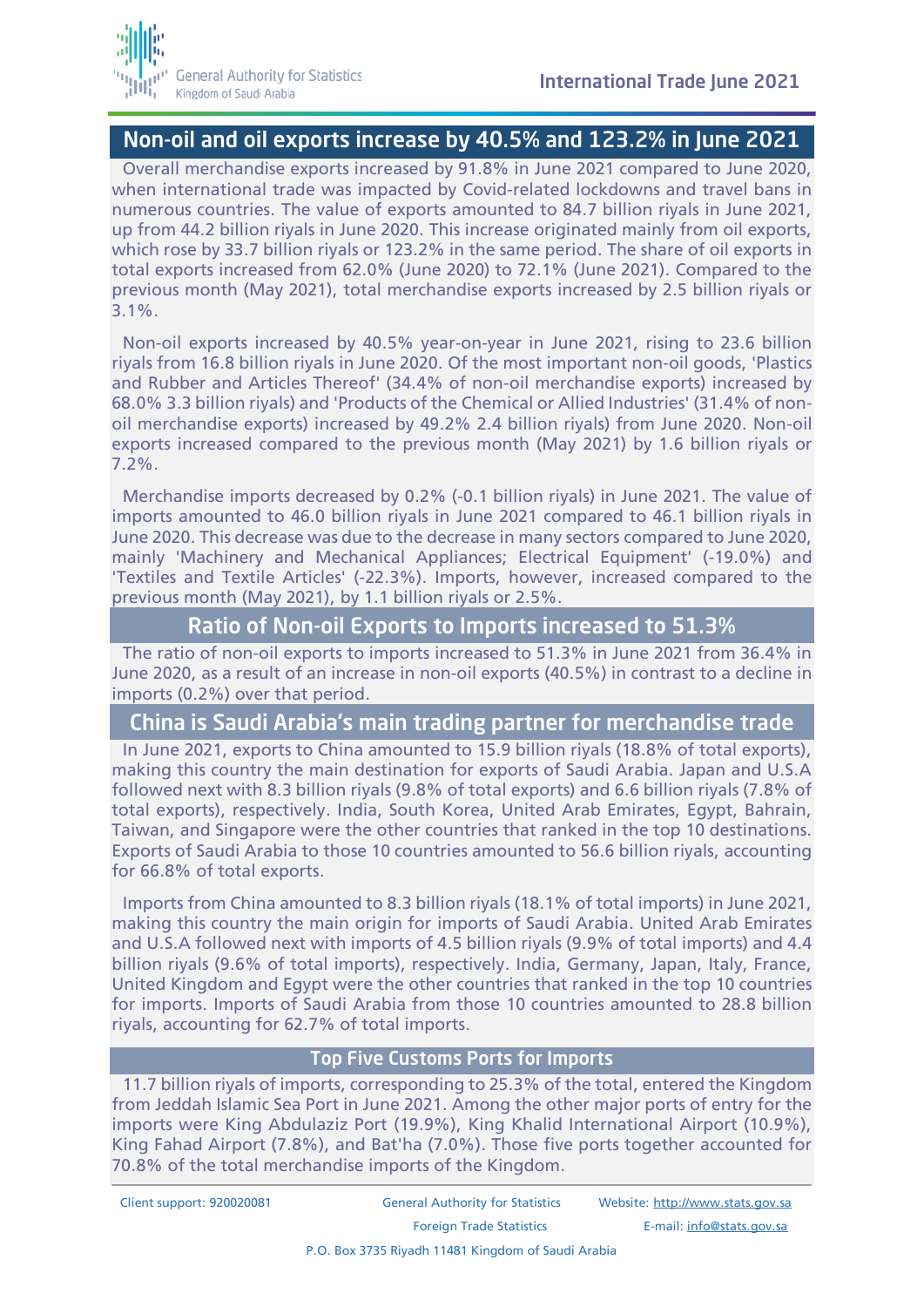

## **Methodology**

GASTAT's statistics on International trade are built on administrative records from Saudi Customs (non-oil) and the Ministry of Energy (oil). Saudi Arabia's merchandise exports and imports are classified according to the Harmonized Commodity Description and Coding Systems (2017), also known as the Harmonized System (HS), which is maintained by the World Customs Organization (WCO). The HS allows countries to classify traded products in an internationally standardized system of product names and codes. Oil exports refer to exported goods classified in Chapter 27 (mineral fuels, mineral oils and products of their distillation; bituminous substances; mineral waxes) of the Harmonized System (HS). Non-oil exports refer to all other goods exported (including petrochemicals).



| Exports, Imports, Trade Volume, and Trade Balance (Monthly, Million Riyals) |           |                               |                                      |                            |                                    |  |
|-----------------------------------------------------------------------------|-----------|-------------------------------|--------------------------------------|----------------------------|------------------------------------|--|
| Year                                                                        | Month     | Merchandise<br>Exports<br>(A) | Merchandise<br><b>Imports</b><br>(B) | Trade<br>Volume<br>$(A+B)$ | Trade<br><b>Balance</b><br>$(A-B)$ |  |
| 2020                                                                        | June      | 44,182                        | 46,143                               | 90,325                     | $-1,961$                           |  |
|                                                                             | July      | 51,085                        | 40,298                               | 91,383                     | 10,787                             |  |
|                                                                             | August    | 56,120                        | 40,739                               | 96,859                     | 15,381                             |  |
|                                                                             | September | 53,375                        | 41,995                               | 95,370                     | 11,380                             |  |
|                                                                             | October   | 55,902                        | 43,035                               | 98,937                     | 12,867                             |  |
|                                                                             | November  | 58,806                        | 48,715                               | 107,521                    | 10,091                             |  |
|                                                                             | December  | 65,335                        | 45,479                               | 110,814                    | 19,856                             |  |
| 2021                                                                        | January   | 71,937                        | 47,937                               | 119,874                    | 24,000                             |  |
|                                                                             | February  | 65,814                        | 40,842                               | 106,656                    | 24,972                             |  |
|                                                                             | March     | 74,776                        | 50,723                               | 125,499                    | 24,053                             |  |
|                                                                             | April     | 71,710                        | 49,988                               | 121,698                    | 21,722                             |  |
|                                                                             | May       | 82,183                        | 44,922                               | 127,105                    | 37,261                             |  |
|                                                                             | June      | 84,729                        | 46,034                               | 130,763                    | 38,695                             |  |

Client support: 920020081 General Authority for Statistics Website: [http://www.stats.gov.sa](http://www.stats.gov.sa/) Foreign Trade Statistics E-mail: [info@stats.gov.sa](mailto:info@stats.gov.sa)

P.O. Box 3735 Riyadh 11481 Kingdom of Saudi Arabia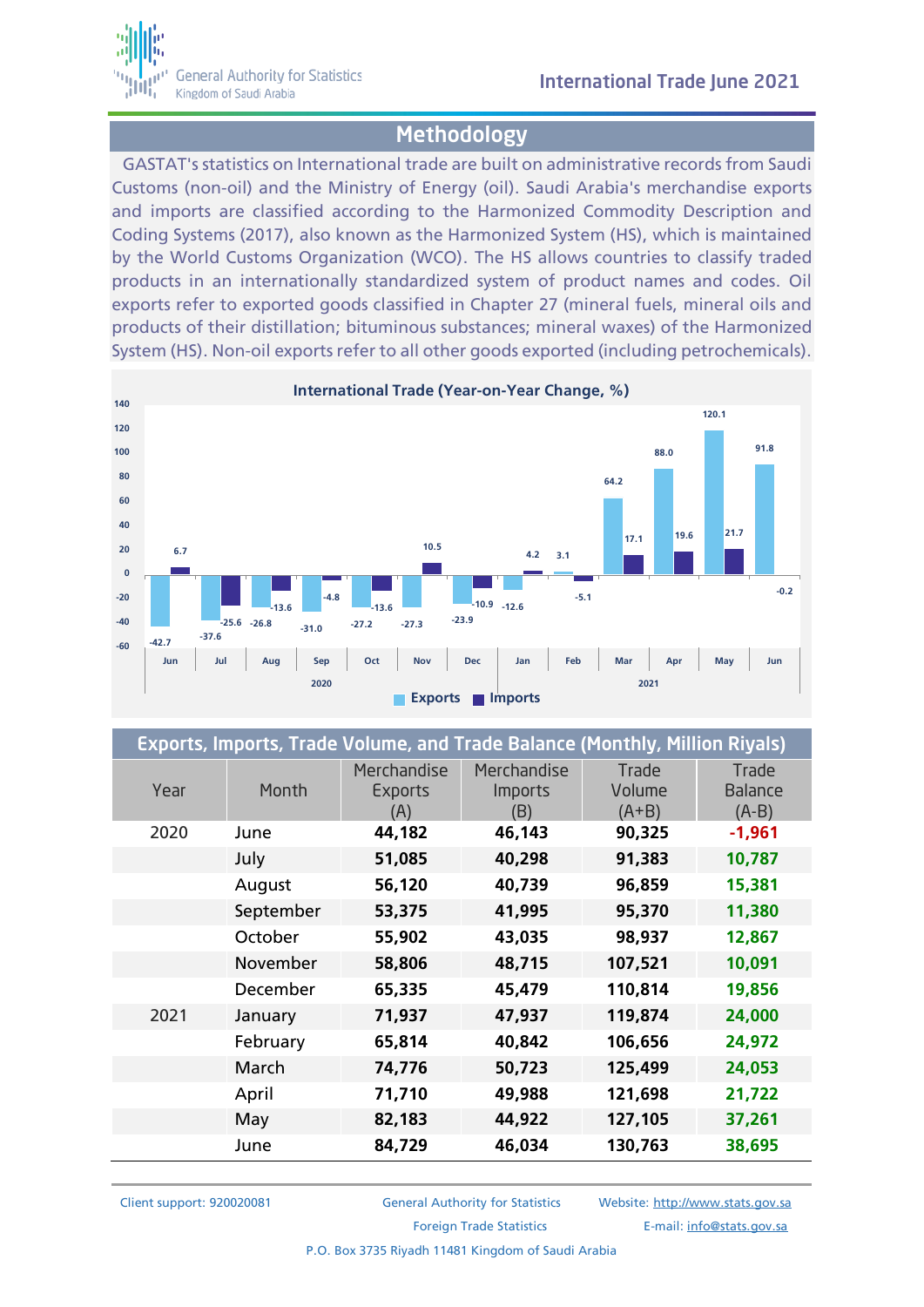



| <b>International Trade by HS Section (Million Riyals)</b> |                                                                                                                                                                                                  |                |        |         |       |  |
|-----------------------------------------------------------|--------------------------------------------------------------------------------------------------------------------------------------------------------------------------------------------------|----------------|--------|---------|-------|--|
|                                                           |                                                                                                                                                                                                  | <b>Exports</b> |        | Imports |       |  |
| Section                                                   | Description                                                                                                                                                                                      | June           | June   | June    | June  |  |
|                                                           |                                                                                                                                                                                                  | 2020           | 2021   | 2020    | 2021  |  |
| $\mathbf{1}$                                              | Live animals; animal products                                                                                                                                                                    | 423            | 383    | 1,622   | 1,531 |  |
| $\overline{2}$                                            | Vegetable products                                                                                                                                                                               | 81             | 88     | 2,737   | 2,615 |  |
| 3                                                         | Animal or vegetable fats and oils and<br>their cleavage products; prepared<br>edible fats; animal or vegetable waxes                                                                             | 76             | 124    | 228     | 272   |  |
| 4                                                         | Prepared foodstuffs; beverages, spirits<br>vinegar;<br>tobacco<br>and<br>and<br>manufactured tobacco substitutes                                                                                 | 481            | 519    | 2,508   | 2,356 |  |
| 5                                                         | Mineral products                                                                                                                                                                                 | 27,651         | 61,449 | 1,244   | 2,211 |  |
| 6                                                         | Products of the chemical or allied<br>industries                                                                                                                                                 | 4,972          | 7,420  | 5,606   | 5,648 |  |
| $\overline{7}$                                            | Plastics and articles thereof; rubber and<br>articles thereof                                                                                                                                    | 4,831          | 8,117  | 1,910   | 2,002 |  |
| 8                                                         | Raw hides and skins, leather, fur skins<br>and articles thereof; saddlery and<br>harness; travel goods, handbags and<br>similar containers; articles of animal<br>gut (other than silk-worm gut) | 10             | 21     | 183     | 152   |  |
| 9                                                         | Wood and articles of wood; wood<br>charcoal; cork and articles of cork;<br>manufactures of straw, of esparto or of<br>other plaiting materials; basket ware<br>and wickerwork                    | 17             | 28     | 369     | 465   |  |
| 10                                                        | Pulp of wood or of other fibrous<br>cellulosic material; recovered (waste<br>and scrap) paper or paperboard; paper<br>and paperboard and articles thereof                                        | 187            | 252    | 709     | 636   |  |

Client support: 920020081 General Authority for Statistics Website: [http://www.stats.gov.sa](http://www.stats.gov.sa/)

Foreign Trade Statistics **E-mail:** [info@stats.gov.sa](mailto:info@stats.gov.sa)